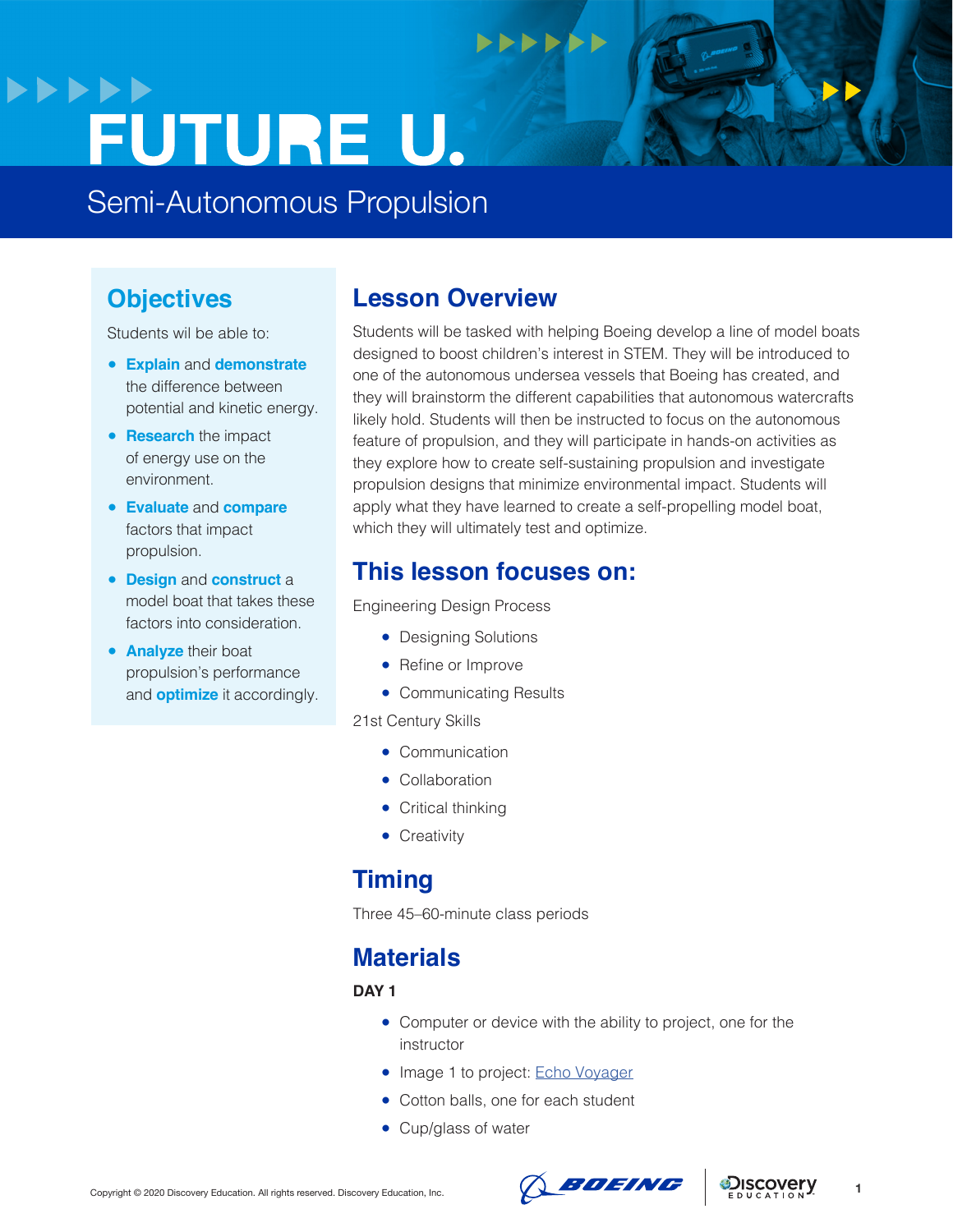- Closed bottle/can of a carbonated drink
- Devices with internet access, enough for half the class
- Green Energy Handout, enough for half the class
- Boat Demonstration:
	- 20-ounce empty plastic bottle\*
	- Half of a drinking straw\*
	- Masking tape\*
	- Water
	- Alka-Seltzer tabs
- 241 quart storage containers for each day's water demonstrations (long containers are preferable so boats have space to move)
- Pitcher, to help fill the storage container with water

\*In advance of class, make a small hole in the bottom of the plastic bottle (opposite the cap), and press part of the straw through the bottle, so it is half in the bottle and half out. Then place masking tape on the outside of the bottle to secure the straw in place.

### **DAY 2**

- 2 storage containers (same as the one used in Day 1), filled about one-third full with water
- Towels to place under the storage containers
- Hot glue gun and glue
- Materials needed for Activity 1: Propulsion & Potential Energy:
	- 10 of the following:
		- Activity 1: Propulsion & Potential Energy handout
		- Boat frame\* (as described below)
		- o 12 inch-piece of string
		- 3 rubber bands of different sizes
		- 1 craft stick (like this Jumbo natural craft stick)
		- Scissors

\*\*Before you arrive, use craft sticks and hot glue /super glue to construct at least ten boat frames that look like the model here.

- Materials needed for Activity 2: Propulsion and Mass:
	- Painter's tape, a couple rolls for the class to share
	- 10 of the following:
		- Activity 2: Propulsion and Mass handout
		- Ruler
		- Golf ball
		- Ping pong ball







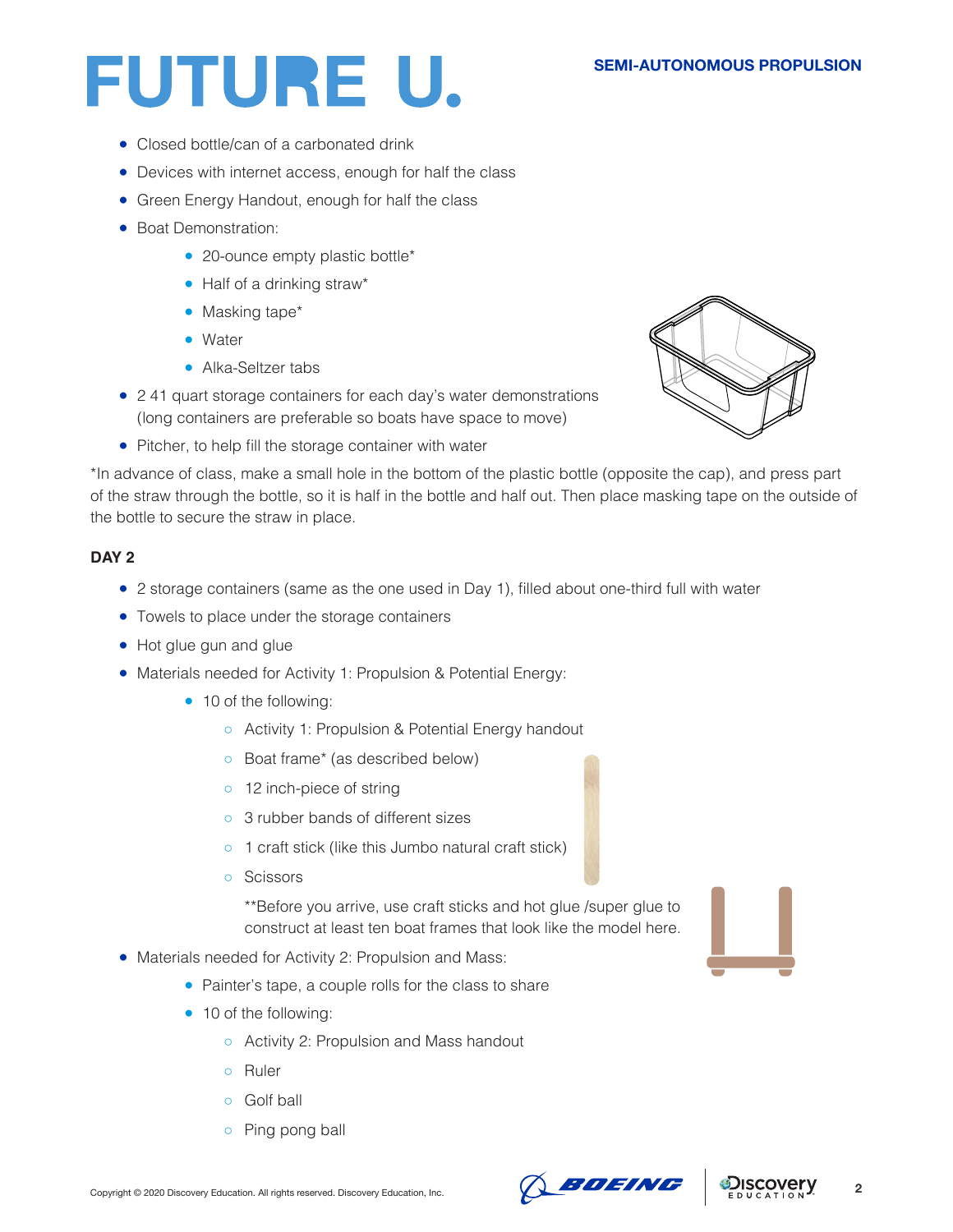- Straw
- Stopwatch or timer that record time to the millisecond\*
	- \*These can also be accessed online if stopwatches are not available
- Design-a-Propulsion System handout, enough for half the class

### **DAY 3**

- Handout 3: Boat Box Slip, enough for half the class
- 2 storage containers (like the one used in Days 1 and 2), filled about one-third full with water
- Towels to place under the storage containers
- 10 boat frames (can be re-used from Day 2)
- Craft sticks, at least 40
- Reusable spoons, at least 30
- Hot glue gun and hot glue, for the class to share
- Scissors, a few pairs for the class to share
- Aluminum foil, for the class to share
- Rubber bands of various sizes
- Any other available materials that students could use to make a boat propeller!

### **Have you ever wondered . . .**

### **Will there be self-driving, autonomous boats and ships in our future?**

It's likely! Not only has Boeing developed the Echo Voyager, which will serve as a prototype for a series of unmanned ships developed for the U.S. Navy, but autonomous boats and ships are being explored elsewhere as well. Researchers at MIT are experimenting with a small 3D-printable boat that they're envisioning could be used to ferry people and goods around cities with canal or river systems. These researchers also hope that their autonomous vehicles could be designed to position themselves together to form floating bridges, space for pop-up markets, etc. And that's not all: It's possible that one day soon autonomous tugboats will be able to guide large ships into tight ports using sensor-based computer systems.1 In addition, the Norwegian countries of Finland and Sweden are paving the way for autonomous ferries and container ships.<sup>2</sup> As countries around the world begin to explore autonomous water vessels, more and more opportunities for this industry arise.

### **Do water vessels impact the environment?**

The shipping industry transports more than eighty percent of the world's trade, and other types of boats and ships are used for everything from fishing and exploration to cruising and defense. One large shipping vessel produces as much sulfur (which hurts both air quality and the environment) as 50 million cars, and the shipping industry as a whole is responsible for more than two percent of all global emissions. For this reason, the United Nations is asking all maritime emissions to be cut by at least 50 percent by 2050. It hopes to achieve this through a "propulsion revolution" in which hybrid and battery-powered ships and wind propulsion help the world move toward green, zero-carbon water vessels.<sup>3</sup>



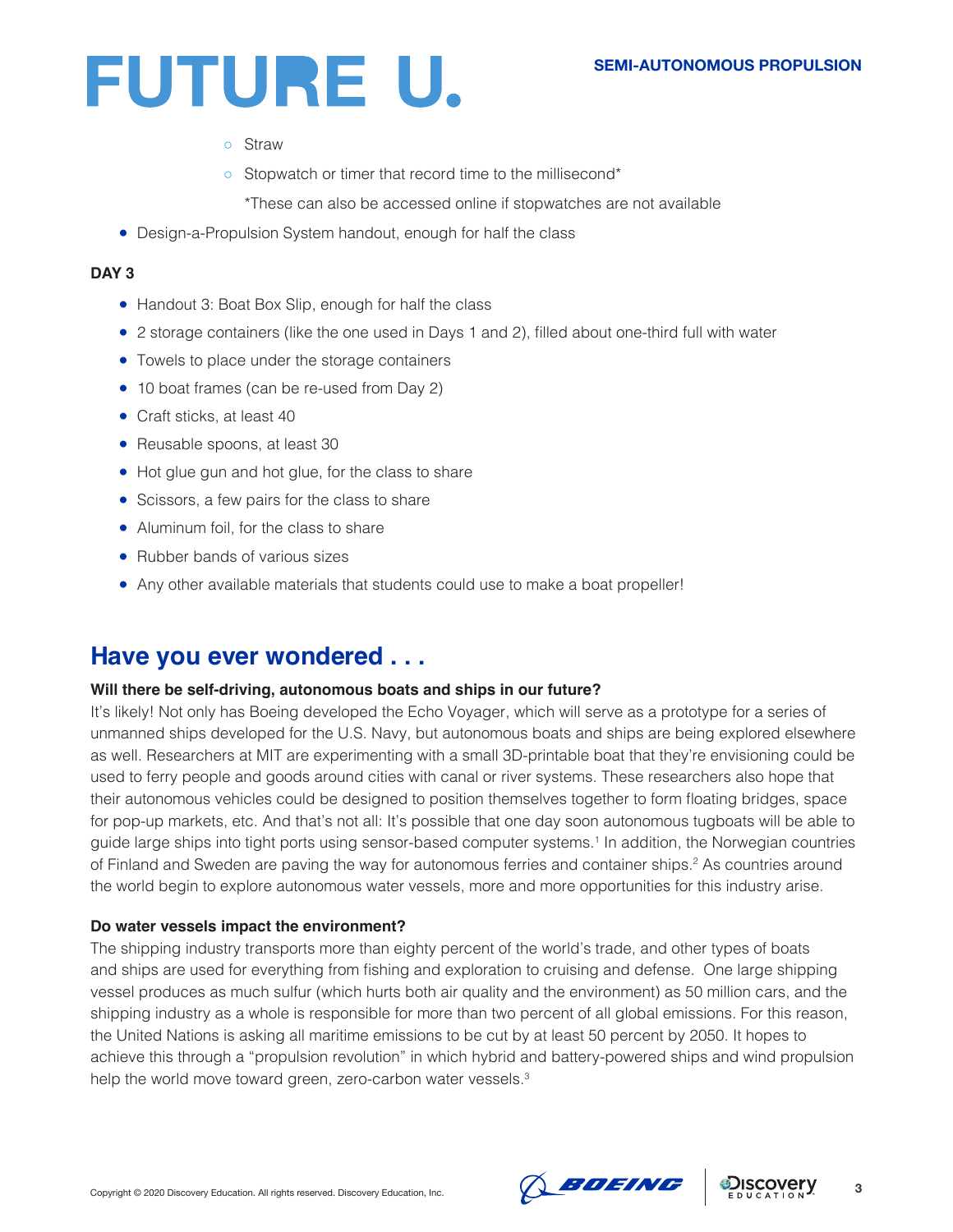## **Make Connections**

### **How does this connect to students?**

While fully autonomous, selfdriving vehicles can't yet be purchased in the United States, technology is heading there. In the meantime, today's cars and trucks already have varying degrees of self-automation, and self-driving prototypes are a work in progress. As these selfdriving land vehicles become more prevalent, the development of similar sea vehicles is also picking up speed.

Thankfully for job seekers, the field of autonomous vehicles (whether on land or sea) requires a wide range of STEM expertise. From software and robotics to engineering, mathematics, and design, diverse skills are needed to produce these vehicles which will open the door to a variety of career prospects and future opportunities for students upon graduation!4

### **How does this connect to careers?**

**Marine Engineer:** Marine engineers design, build, and repair equipment used in the ocean, as well as aboard boats and ships. Propulsion systems are one example of equipment that a marine engineer may be responsible for designing, monitoring, and optimizing!

### **Mechanical Engineers:**

design, develop, manufacture, and/or install mechanical systems across all industries. In the maritime industry, mechanical engineers may work to manage a boat's performance and ensure that all of its systems function optimally.

**Marine Biologists:** Marine biologists' study marine life from microscopic species to entire populations of larger sea animals. These scientists also study the effects of human activity on marine life and may provide suggestions or solutions to minimize their impact.

### **How does this connect to our world?**

While the shipping industry is crucial for the world's economy, there are areas within the industry that would benefit from improvement. Shipping, for instance, is a major contributor to global greenhouse gas emissions. In addition, according to a study by Allianz, more than 75 percent of all maritime accidents are caused by human error.

Therefore, it makes sense that companies around the world are leaning toward autonomous sea vehicles as a solution to cut emissions, improve safety, and embark on unmanned missions. From Boeing's underwater vessels to Finland's development of the world's first autonomous ferry and Sweden's quest to produce a fully-autonomous and fullyelectric container ship, the world has begun to explore the capabilities of autonomous and environmentally-friendly water vehicles.<sup>2</sup>

#### **Sources**

1 "Forget Robo-Cars and Hit the Water on an Autonomous Boat." Wired. https://www.wired.com/story/self-driving-ships-boats/.





<sup>2</sup> "Massive Cargo Ships Are Going Autonomous. Here are the Companies & Trends Driving the Global Maritime Industry Forward." CB Insights. https://www.cbinsights.com/research/autonomous-shipping-trends/.

<sup>3</sup> "UN calls for shipping 'propulsion revolution' to avoid 'environmental disaster.'" UN News. https://news.un.org/en/story/2019/10/1050251.

<sup>4</sup> "How to prepare students for jobs in the self-driving-car industry." EdSurge. https://www.edsurge.com/news/2019-02-28-how-to-prepare students-for-jobs-in-the-self-driving-car-industry.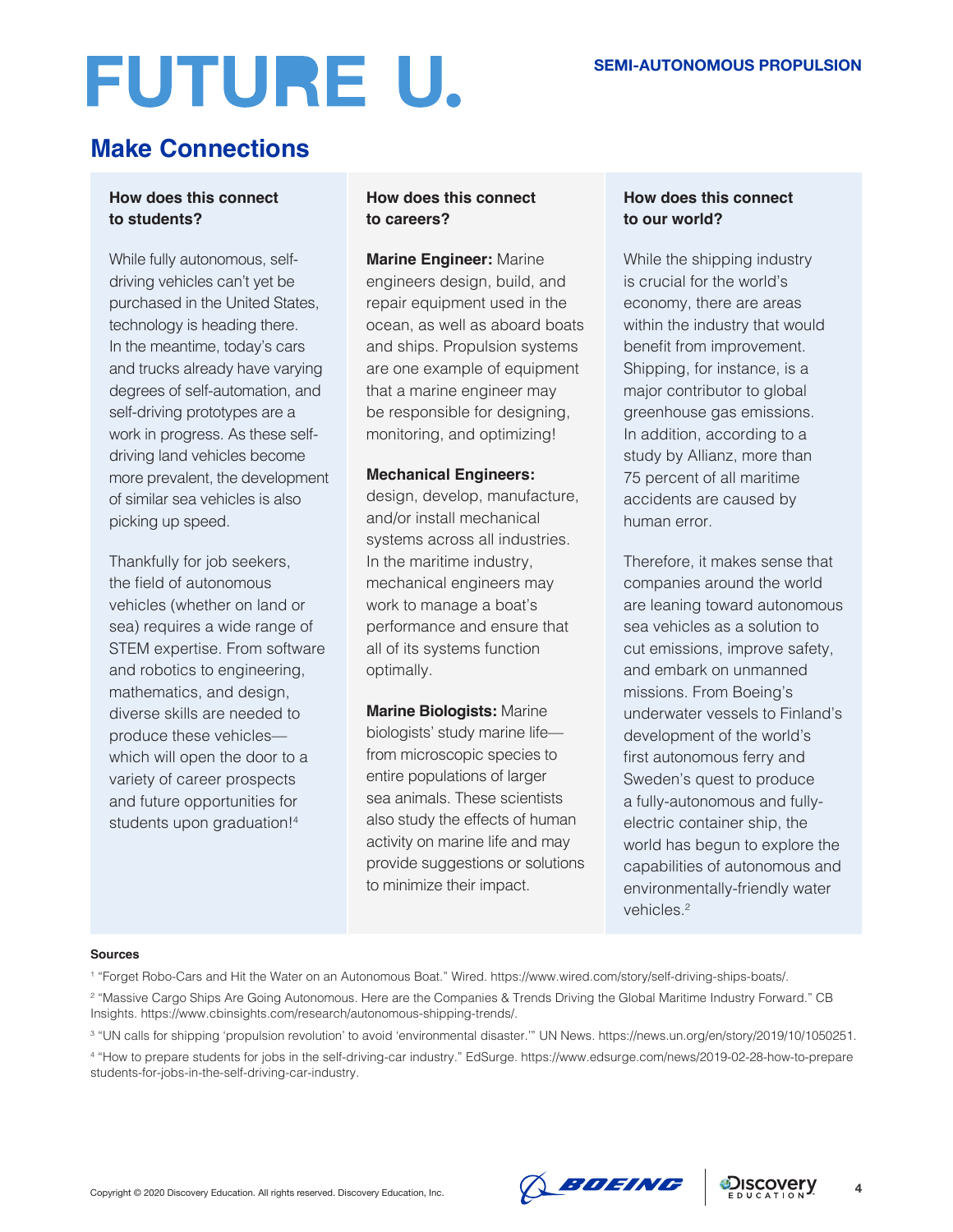## **Blueprint for Discovery**

**Instructor Prep:** This lesson requires a variety of materials. Before each class session begins, take time to organize the materials that will be needed. If one session has more than one station or activity, separate these materials in advance.

### **DAY 1**

- **1.** Begin class by projecting Image 1: [Echo Voyager.](https://hips.hearstapps.com/hmg-prod.s3.amazonaws.com/images/screen-shot-2019-02-14-at-10-57-45-am-1550170849.png) Explain that this is a Boeing undersea vehicle called the Echo Voyager. It is a completely autonomous, unmanned boat, which means it can drive and control itself without anyone onboard!
- **2.** Challenge students to brainstorm: In order to be autonomous and unmanned, what must this boat be able to do by itself? Keep a list on the board as students share their thoughts. Before moving on, make sure that the idea of propulsion or the ability to move through water has been recorded. If not, hint at this quality with a question such as: Does an autonomous boat always stay in one place?
- **3.** Quickly read through the list that the class developed to recap their thoughts. Then share the students' challenge: They are about to imagine that they have been recruited by Boeing to develop a line of semi-autonomous model boats. The boats will be designed for children to use to make them excited about STEM!

Go on to explain that when something is semi-autonomous, it can operate by itself under some conditions but also may need a degree of human help. The model boat that the students create will be semi-autonomous in terms of propulsion (or its ability to drive itself forward). Students will therefore investigate factors that impact a boat's propulsion before they begin creating their models.

- **4.** Ask students: In order for a boat to move—whether it's on its own or with help—what must the boat possess? Help students arrive at *energy*.
- **5.** Explain that there are two types of energy and ask for input<sup>\*</sup> on what these two types of energy are. Eventually write *Kinetic Energy* and *Potential Energy* on the board and explain:
	- **Kinetic** energy is energy of motion. In other words, kinetic energy is the energy that something possesses as it moves.
	- **Potential** energy is stored energy. In other words, the more stored energy something has, the more *potential* it has to move!

\*Note: This will be a good way to judge if students already have a grasp on kinetic and potential energy. If students seem to have a working knowledge of these concepts, you can move through them quickly. If they don't, you may want to spend a little more time.

- **6.** To lead the class in demonstrating these two forms of energy, distribute a cotton ball to each student and provide the following prompts:
	- Place the cotton ball somewhere where it has potential energy.
	- Now, place the cotton ball somewhere where it has a bit less potential energy.
	- Show me what it looks like when the cotton ball has kinetic energy.

Then, collect the cotton balls before moving on.

**7.** Next, shake a closed bottle or can of a carbonated drink and place it down in front of you. Directly next to this drink, place a glass of water. Ask the class to point to which one has more potential



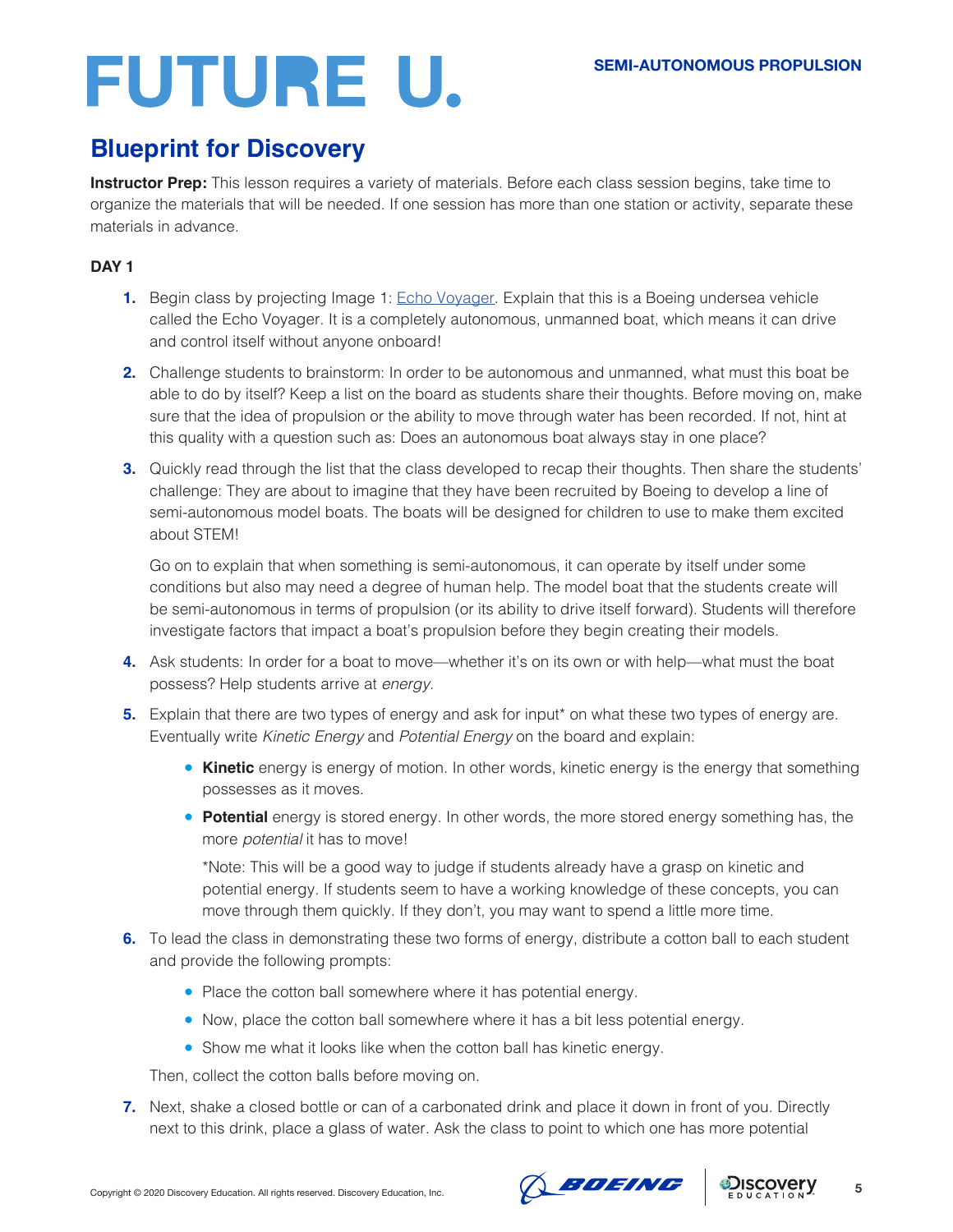energy, and then ask for a student volunteer to explain why. Students should be able to explain that the carbonated drink has more potential energy because it contains bubbles that are waiting for the bottle to be opened so they can move to the surface.

- **8.** Wrap up the energy conversation by asking students to share how these energy types may be related to their challenge of developing a model boat that can move by itself. Guide students in arriving at the conclusion that the boat must be able to convert its potential energy to kinetic energy in order to move and propel itself through the water!
- **9.** Divide students into pairs and pass out one Green Energy handout to each pair. As you do, explain that the energy for water vehicles can come from various sources. When considering an energy source, it's important to consider the impact it may have on the environment. Then review the instructions on the handout, answer questions as needed, and ensure students know where to find devices to complete this activity.
- **10.** Give the class about 15 minutes to complete the handout. As students work, prepare the materials needed for the baking soda boat demonstration, and fill the storage container about one-third full of water.
- **11.** When about 15 minutes have passed, instruct students to gather around the water-filled container. Explain that you have one idea for a self-propelling boat. As you demonstrate the following, instruct students to apply what they just learned and think about *how* this boat is propelled:
	- Pick up your bottle/straw combination, unscrew the cap, and ask a student volunteer to pour about a cup of water into the bottle.
	- Drop an Alka-Seltzer tab into the bottle's opening and screw the cap back on as quickly as possible.
	- Immediately place the "boat" into the container of water and watch it propel itself around.
- **12.** Then discuss the following two questions:

(Once students have shared their responses, summarize the answers below.)

- What caused the boat to propel or move forward?
	- Answer: A reaction occurred that created bubbles that wanted to escape from the bottle, which propelled the boat forward. More specifically, baking soda is a base and vinegar is an acid. As they tried to neutralize each other, carbon dioxide formed. (This is exactly what happens in the classic volcano demonstration, too!) This carbon dioxide took the form of bubbles, which escaped out of the bottle, through the straw, and ultimately propelled the boat.
- Is this an environmentally friendly model?
	- Answer: This would *not* be a good example of an environmental-friendly model. If students think about the three types of energy that they just learned about (fossil fuels, wind turbines, and solar energy), this is most similar to fossil fuels—which also produce carbon dioxide when burned!
- **13.** Conclude class by previewing that next session students will begin to explore how to best build a model boat that self-propels *and* is kind to the environment!

### **DAY 2**

**1.** Begin class by reminding students of their challenge: to help Boeing develop a line of self-propelling model boats that get children excited about STEM!



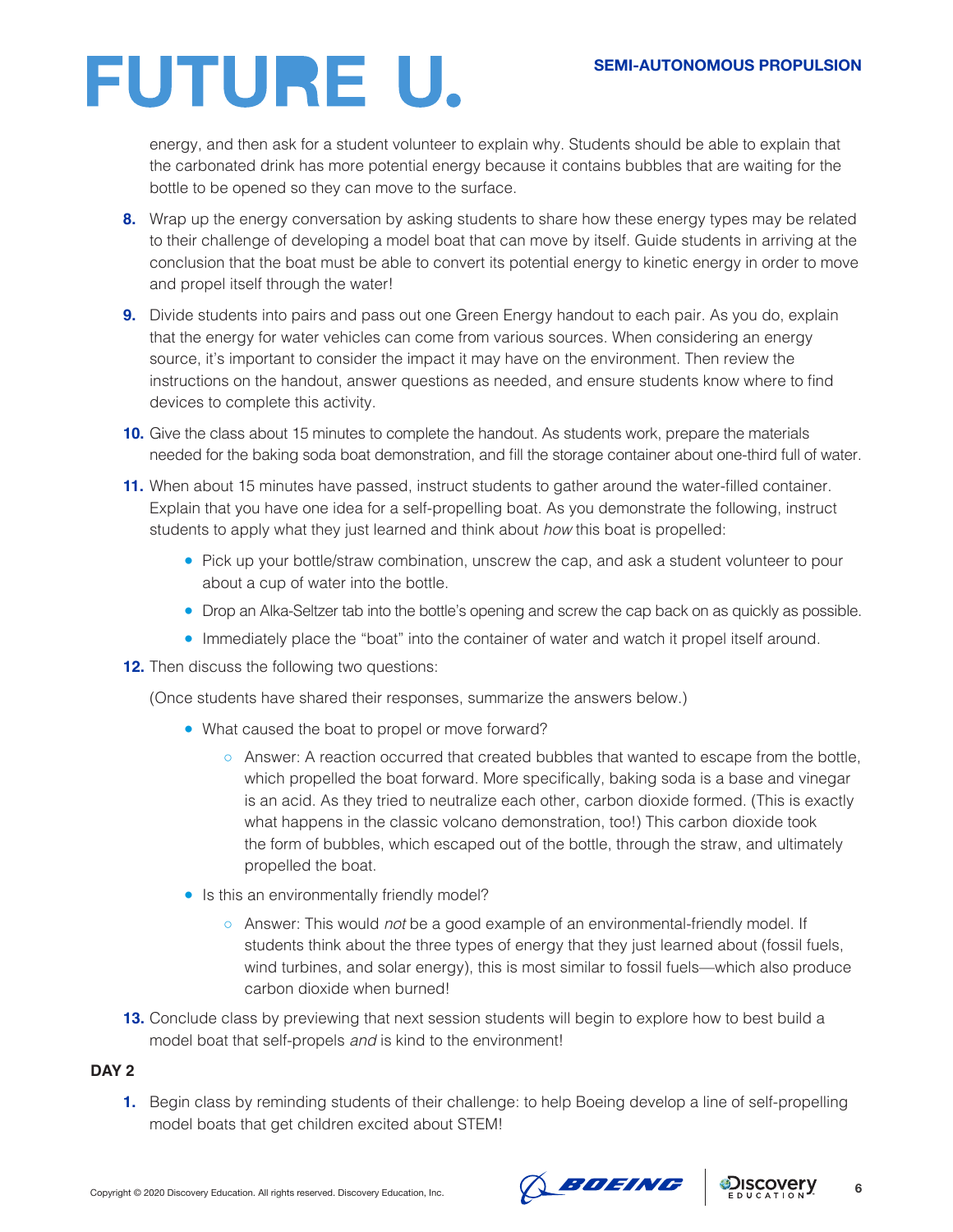- **2.** Explain that today, the class will participate in two activities designed to help them investigate propulsion ideas for their model boat.
- **3.** Divide students into groups of three, and distribute one boat frame and one Activity 1: Propulsion & Potential Energy sheet to each group. Then review the following:
	- The handout's directions are clear, and students should carefully follow each step.
	- Students should handle their boat frame carefully. A hot glue gun is available if repairs are needed.
	- Show the class where they can find the supplies needed for this activity. Also point to the water-filled containers and explain that groups will have to take turns as they perform trials in these bins.
	- When a group completes the first activity, they should move on to the second activity. Show students where they can find the handout and materials for this activity.
- **4.** Once you have answered any questions, encourage the groups to begin. Rotate through the classroom as students work and ensure they are staying on track. If groups have not shifted to the second activity after about 10–15 minutes, encourage them to wrap up and move on.
- **5.** Once about 25–30 minutes have passed, regain the class's attention, and explain that when they wrap up their work on the second activity, they should put all of their materials back where they found them. If time allows, they should then begin brainstorming for their own model boat. Show students where they can find their Design-a-Propulsion System handout, and challenge students to complete Step 1 before the end of the class session.
- **6.** When there are five minutes left, ask any remaining groups to begin cleaning up and explain students will design and build their model boats next session!

### **DAY 3**

- **1.** As the class session begins, ensure all groups have a copy of the Design-a-Propulsion System handout. Then review/complete Step 1 together, regardless of whether groups have already completed it themselves.
- **2.** Once you have reviewed the class's key take-aways, read through Steps 2 and 3 and explain that groups will have about 30-35 minutes to complete these steps. As you review the directions:
	- Encourage groups to spend the majority of their time on Step 3. While sketching an idea for their boat design is important, they won't know if their design will work until they actually begin building it!
	- Reiterate the importance of testing and optimization. The goal of Step 3 is not to initially build a perfect boat. The goal is to initially build a boat that may be able to propel itself and then continually make changes until it does!
	- Show students where they can find the day's construction materials and briefly review what is available before you instruct groups to begin!
- **3.** When there are about 15 minutes left in class, distribute one Boat Box Slip to each group, and explain that this slip is a draft of what will be included with the boat when it is distributed, so children will understand how their boat works and why they were designed as they were. Explain that:
	- In the first column, students should include step-by-step instructions, so children know how to operate the boat. Encourage students to work "potential energy" and "kinetic energy" into their instructions.

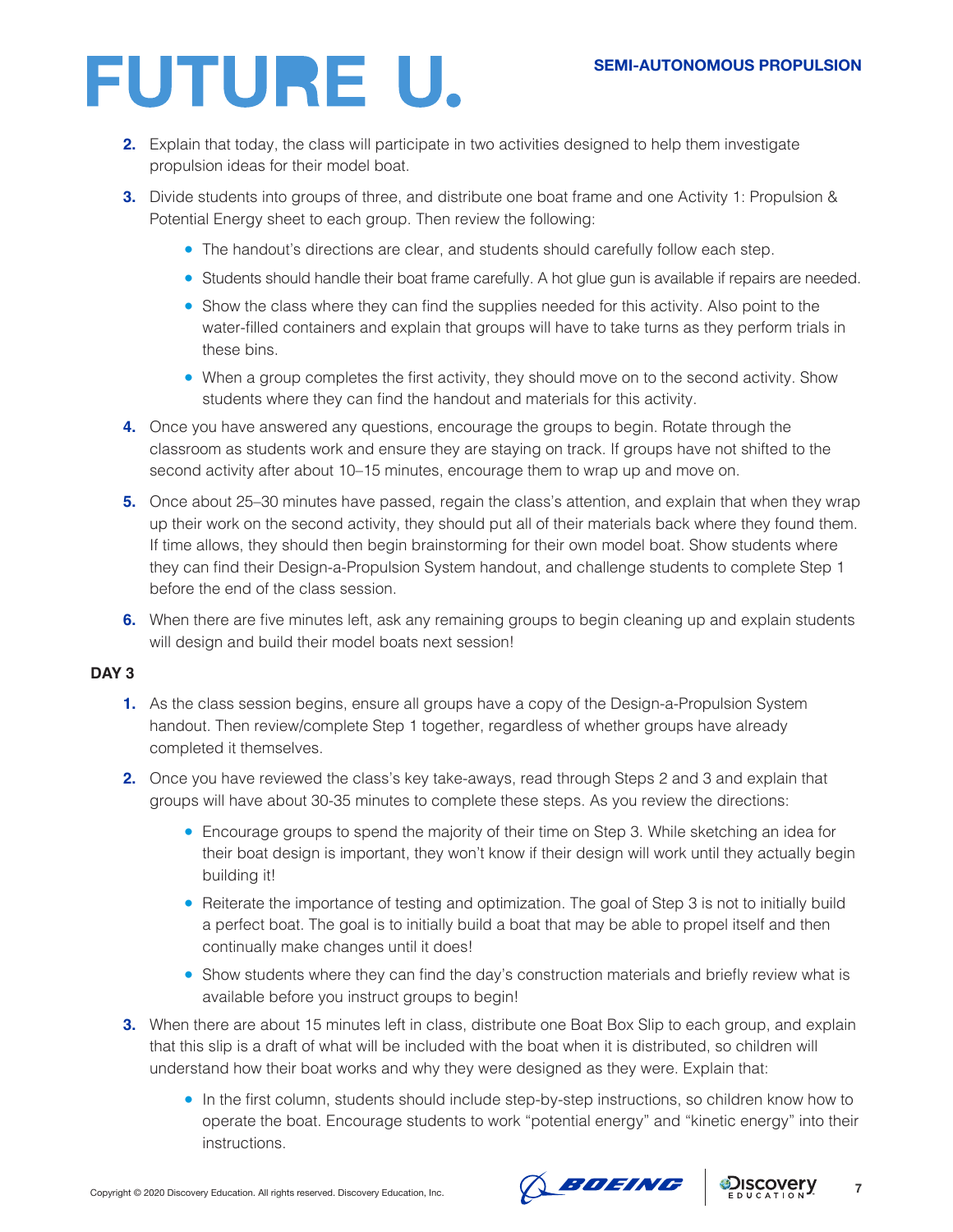- In the second column, students should consider how their boat would be "green" if it was a real boat. In other words: How would it get its energy in an environmentally-friendly way?
- **4.** When there are a couple minutes left in class, conclude with a brief review of the boat-building process and what students learned as they constructed their own model boats. Ask groups to share what they changed, and how they modified their designs to optimize their boat's performance.
- **5.** Wrap up by thanking the class for their hard work and creativity over the last few class periods and remind students that as they begin to consider future career paths, there are many STEM careers that focus on propulsion, oceanography, and marine transportation!

## **Extend**

Groups can exchange boats and boat slips with each other and follow the slip's directions to operate the boat. Groups can then debrief together and provide suggestions and recommendations on how to: 1) Improve the operating instructions, 2) Improve the boat's performance, and/or 3) Be more environmentally friendly.

## **National Standards**

### **Next Generation Science Standards**

Engineering Design:

- MS-ETS1-1: Define the criteria and constraints of a design problem with sufficient precision to ensure a successful solution, taking into account relevant scientific principles and potential impacts on people and the natural environment that may limit possible solutions.
- MS-ETS1-2: Evaluate competing design solutions using a systematic process to determine how well they meet the criteria and constraints of the problem.
- MS-ETS1-3: Analyze data from tests to determine similarities and differences among several design solutions to identify the best characteristics of each that can be combined into a new solution to better meet the criteria for success.

Motion and Stability: Forces and Interactions:

• MS-PS2-2: Plan an investigation to provide evidence that the change in an object's motion depends on the sum of the forces on the object and the mass of the object.

### **Common Core English Language Arts Standards**

Writing

● W.4: Produce clear and coherent writing in which the development, organization, and style are appropriate to task, purpose, and audience.

Speaking & Listening

● SL.1: Prepare for and participate effectively in a range of conversations and collaborations with diverse partners, building on others' ideas and expressing their own clearly and persuasively.



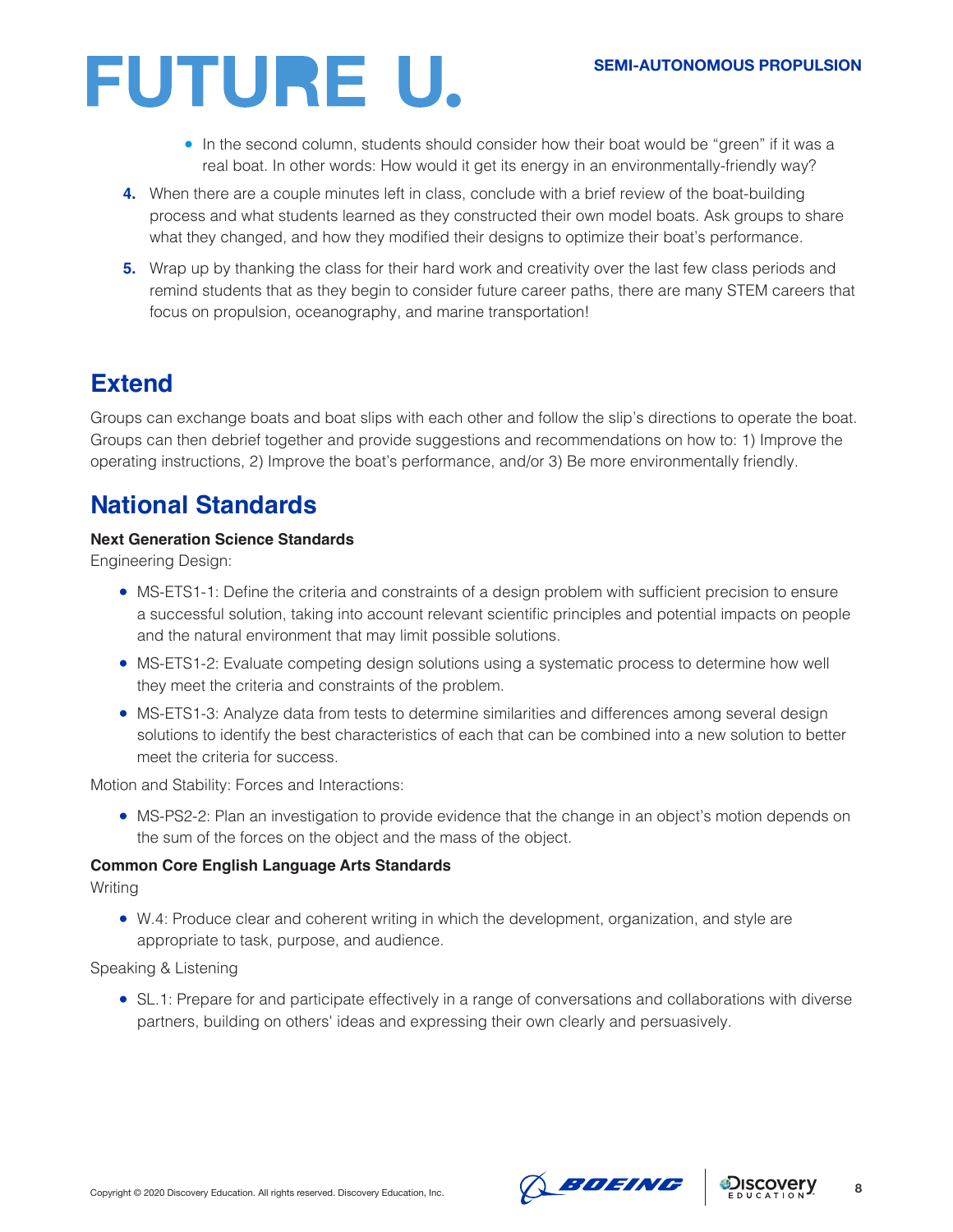## **Green Energy handout**

- **1.** Open a web browser on your device and go to [climatekids.nasa.gov/power-up/.](http://climatekids.nasa.gov/power-up/)
- **2.** Read the webpage once all the way through.
- **3.** Then read the article again, this time stopping to fill out the chart below.
- **4.** If time remains and you have finished the chart below, you may play Power Up.

| Power Source         | In a sentence or two,<br>how does this power<br>source work? | What are the <b>benefits</b><br>of this type of energy?                           | What are the risks of<br>this type of energy? |
|----------------------|--------------------------------------------------------------|-----------------------------------------------------------------------------------|-----------------------------------------------|
|                      |                                                              | Include details from the article, as well as your own<br>thoughts and inferences. |                                               |
| <b>Fossil Fuels</b>  |                                                              |                                                                                   |                                               |
| <b>Wind Turbines</b> |                                                              |                                                                                   |                                               |
| Solar Panels         |                                                              |                                                                                   |                                               |

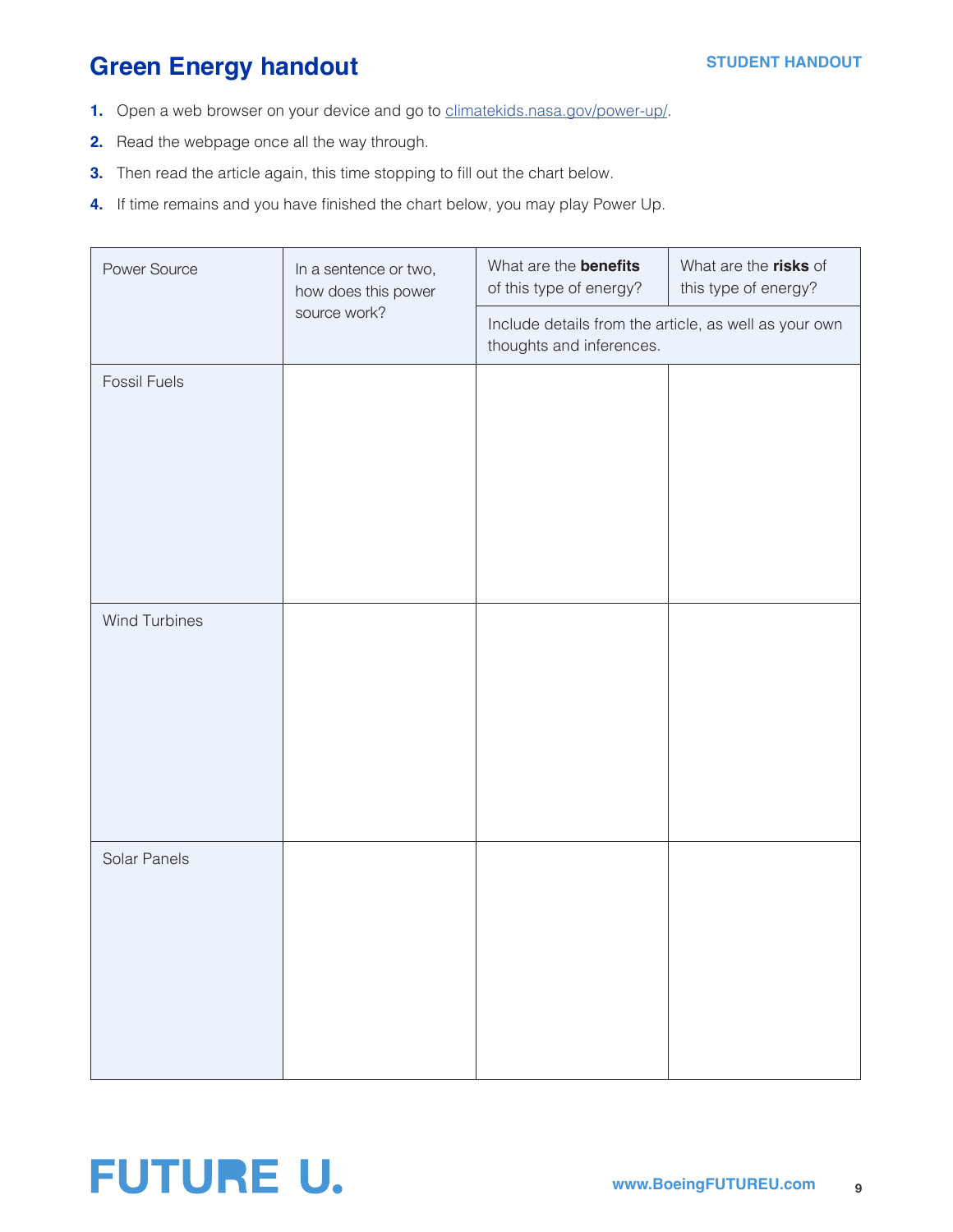## **Activity 1: Propulsion & Potential Energy**

**Directions:** Gather the materials listed below. Then work as a group to complete Steps 1–6!

#### **Materials Needed**

| <sup>1</sup> Boat frame             | 1 piece of string |
|-------------------------------------|-------------------|
| 3 rubber bands (of different sizes) | 1 craft stick     |
| Scissors                            |                   |

**1.** Pick up the string and rubber bands and stretch each one lightly. Then discuss with your group: Do these have different amounts of potential energy, or the same? Why?



- **2.** Tie the string in a loose loop around the open end of the boat frame.
- **3.** Place the extra craft stick through the middle of the loop of string and turn it in a circle. You are creating the boat's propeller, so think about which way you should turn the craft stick so that the boat will move forward. Turn the craft stick around the string in this direction until you can't turn it any further.
- **4.** Hold on to the craft stick and string so they don't come unwound, and place your boat frame at one end of the water container. Then release the craft stick and see what happens! Measure how far it moves and describe how it moved in the second column of the propulsion chart below.
- **5.** Remove the string and repeat Steps 2-4 with all three rubber bands.
- **6.** Use Column 3 to rank how well the string and rubber bands were able to propel your boat frame, based on your measurements and observations. Was your hypothesis correct? Why or why not?

| Material                              | <b>Propulsion Observations</b><br>How far was your boat propelled?<br>How would you describe its movement? | <b>Propulsion Ranking</b><br>$1 = Best$ ; $4 = Worst$ |
|---------------------------------------|------------------------------------------------------------------------------------------------------------|-------------------------------------------------------|
| String                                | Distance Propelled:<br>Other Notes:                                                                        |                                                       |
| <b>Smallest Rubber</b><br><b>Band</b> | Distance Propelled:<br>Other Notes:                                                                        |                                                       |
| Medium Rubber<br><b>Band</b>          | Distance Propelled:<br>Other Notes:                                                                        |                                                       |
| Largest Rubber<br><b>Band</b>         | Distance Propelled:<br>Other Notes:                                                                        |                                                       |

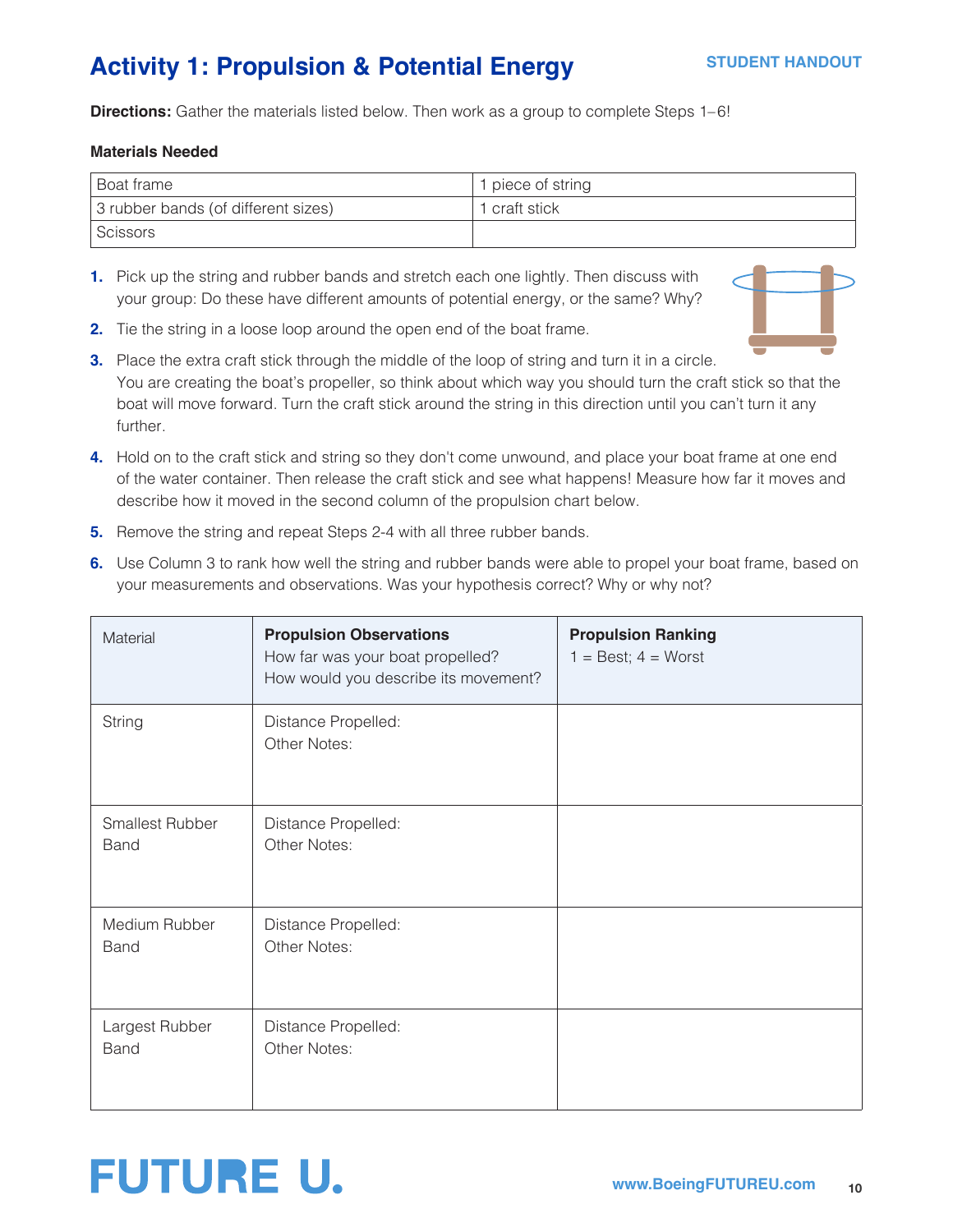## **Activity 2: Propulsion & Mass**

**Directions:** Newton's Second Law of Motion states that Force = Mass x Acceleration. Gather the materials listed below, and then complete Steps 1–6 to investigate how this law can be applied to boat propulsion.

### **Materials:**

- 
- Ruler Ping Pong Ball 2 notebooks
- 2 pieces of painter's paint Golf ball
- Stopwatch Straw
- **1.** Decide which group member will take the following roles:
	- **Assembler:** You will be in charge of setting up the experiment.
	- **Force:** You will create the experiment's force by blowing into a straw.
	- **Timer:** You will be in charge of operating the stopwatch.
	- **Recorder:** You will be in charge of taking notes throughout the experiment.
- **2.** The **Assembler** should:
	- Use tape to create a starting line and finish line on the floor or a table, 12 inches apart.
	- Lay the notebooks on either side of the track, between the starting and finish lines.
	- Place a ping pong ball on the starting line.
- **3.** The **Force** should take a deep breath and practice exhaling steadily through one of the straws onto the ping pong ball, so that the ping pong ball is pushed from the starting line to the finish line. The **Timer**  should keep track of how long this takes.

The **Force** should practice this several times until rolling between the two points takes about the same amount of time each time.

- **4.** Once your group has a steady force, begin the experiment:
	- Perform three trials to see how long it takes the **Force** to push the ping pong ball from the starting line to the finish line. The **Timer** should time how long each trial takes, and the **Recorder** should record it in the chart below. Be sure to record the time to the millisecond! (e.g., 1.003 seconds)
	- Then, repeat the experiment with the same steady **Force**, but this time the **Assembler** should replace the ping pong ball with the golf ball. The **Timer** and **Recorder** should continue to time and record each trial in the chart below.

|                            |         | How long did it take to cross the finish line? |                |         |
|----------------------------|---------|------------------------------------------------|----------------|---------|
|                            | Trial 1 | Trial 2                                        | <b>Trial 3</b> | Average |
| Light Mass: Ping Pong Ball |         |                                                |                |         |
| Heavy Mass: Golf Ball      |         |                                                |                |         |

- **5.** When all trials are complete, work together to calculate the average time for each ball.
- **6.** Discuss the questions below as a group.
	- What effect did mass have on acceleration (e.g., the trial times)?
	- How can the equation Force = Mass x Acceleration be used to help you construct a boat that can accelerate quickly?

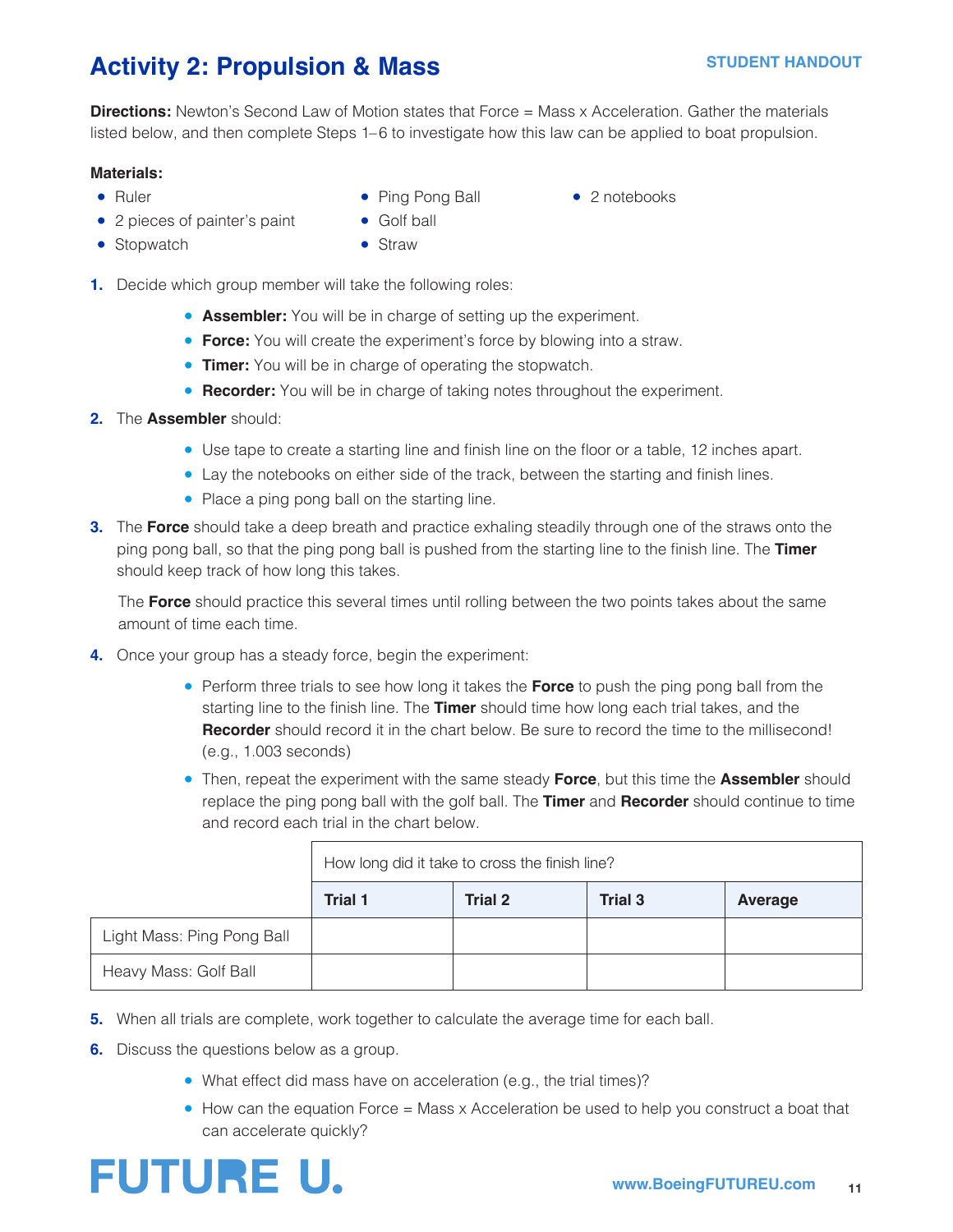## **Design-a-Propulsion System**

**Directions:** Follow the steps below as you begin to design, build, and optimize your model boat.

**Step 1:** Review your Activity 1 and Activity 2 handouts and think about what your group learned that could help you build a powerful and semi-autonomous propeller system. What should you keep in mind as you begin to design your own boat?

**Step 2:** Use your boat frame as a starting point, and work with your group to sketch your own model boat design. Your boat must meet two criteria:

- It must be able to propel itself.
- It must be environmentally friendly. (Consider: If this were a real boat, where would it get its energy?)

**Step 3:** Use your plan to help you build your boat. As soon as you think it may able to propel itself, test it in water to see how it performs. Then consider how you can make it even better.

Try to perform at least two different tests and optimize (or improve) your boat each time.